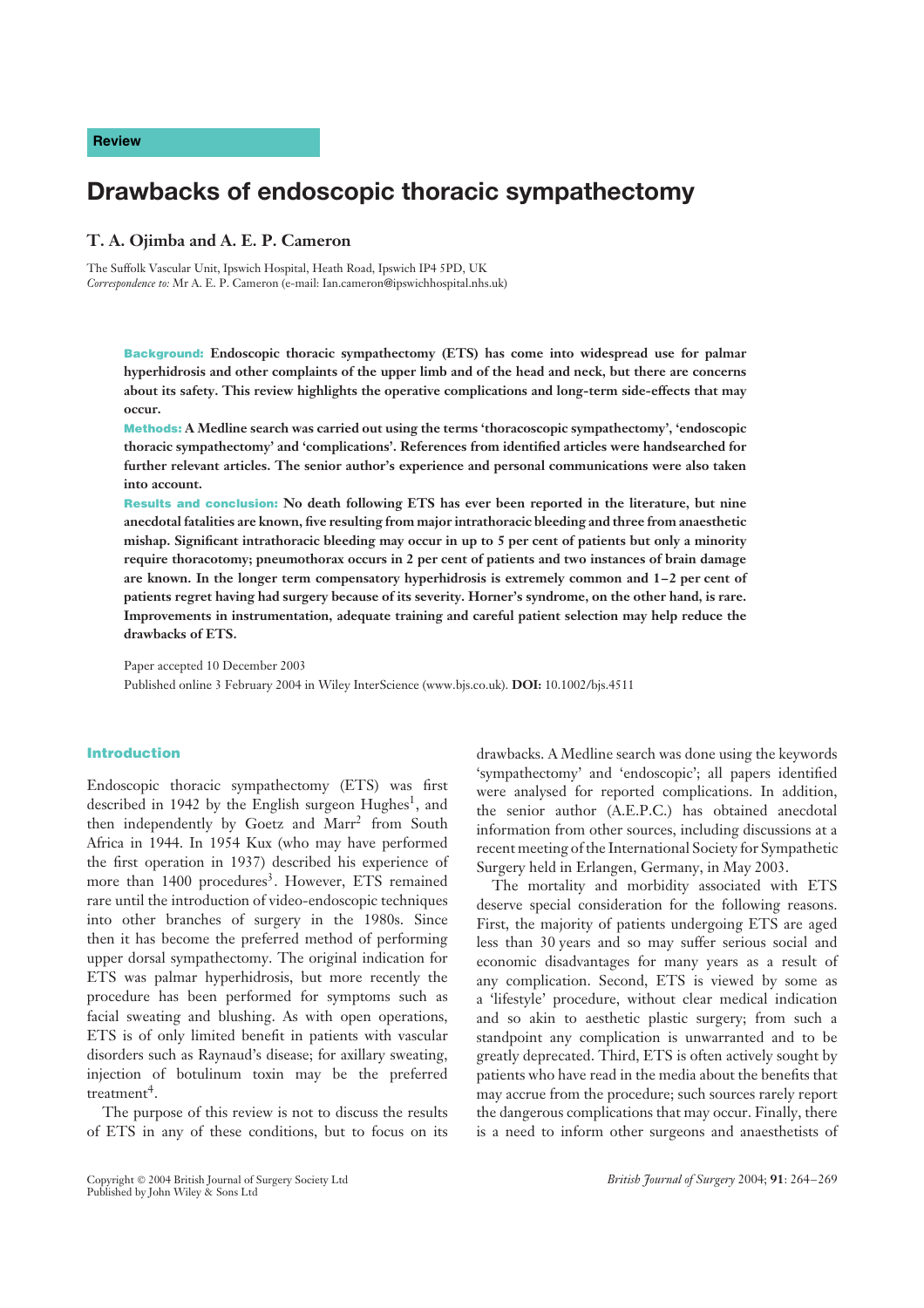potential difficulties. In experienced hands ETS is generally a safe operation that appears straightforward to perform. However, obtaining the required level of skill is not easy and the inexperienced may be lulled into a false sense of security, especially if unaware of pitfalls.

## **Mortality**

No death has ever been reported in any published series in the literature. However, the authors know anecdotally of nine deaths following ETS. Five patients died from excessive haemorrhage. Massive intrathoracic bleeding occurred in two instances following trocar insertion, the trocar lacerating the subclavian artery with death ensuing from hypovolaemic shock. This perhaps reflects inexperience in trocar insertion. One of these two deaths occurred early in the history of ETS, but the other happened recently. In another patient an intercostal vein was damaged; diathermy cauterization was employed initially but the patient rebled profusely and died despite thoracotomy. Excessive bleeding was again the cause of death in the last two instances, but the details are not available to the authors.

Anaesthetic problems led to death in three patients in whom a double-lumen tube had been employed for endobronchial single-lung ventilation; the operation on the first side was completed uneventfully and the anaesthetist considered that the lung on this side had re-expanded adequately and so proceeded to collapse the contralateral lung. All three patients went on to develop severe and unrecognized hypoxia and subsequently died; in addition to these deaths, two patients have suffered severe disabling cerebral ischaemia. Although these five adverse outcomes were all associated with the use of doublelumen endobronchial intubation, there is no evidence to suggest that this technique is inherently dangerous. Double-lumen tube anaesthesia is still employed in many centres, particularly in the UK. The collapse of the lung allows excellent visualization of the chest cavity, without interference from a moving, ventilated lung. It is therefore ideal when learning or teaching ETS. However, accurate placement of the double-lumen tube is not easy and may require checking by bronchoscopy. The necessary skills may be lacking in units in which thoracic surgery is not performed regularly. In such circumstances there may be an argument for operating on the two sides on separate occasions<sup>5</sup>.

It is worthy of note that in a worldwide context double-lumen intubation has gradually given way to standard two-lung anaesthesia. For example, a survey of 1556 procedures from 12 centres in Taiwan reported

that single-lumen endotracheal intubation was the usual method, although surgeons occasionally requested the double-lumen approach<sup>6</sup>. With increasing experience there is a move to simpler anaesthetics. In a recent report of 734 bilateral cases from Brazil, the authors initially used Robertshaw tubes placed under bronchoscopic control but the use of double-lumen catheters was slowly discontinued during the course of the study in favour of simple orotracheal catheters<sup>7</sup>.

The last of the nine deaths remains unexplained. A patient collapsed several hours after an uneventful ETS. Although post-mortem examination showed thrombosis in the cerebral circulation, the exact cause of the death could not be established.

#### **Short-term morbidity**

The most common perioperative complication is pneumothorax; up to 75 per cent of patients have some residual gas in the thorax at the end of the procedure. Although this mostly resolves spontaneously, temporary tube drainage is required in 0.4-2.3 per cent of patients<sup>8,9</sup>. Of 44 patients having thoracoscopic splanchnicectomy for pain, two needed a drain, but this was an extensive operation involving resection from T5 to  $T12^{10}$ . The incidence of tension pneumothorax after surgery is unknown, but fortunately this problem seems rare. The cause of postoperative pneumothorax is usually either direct trauma to the lung at the time of trocar insertion or tearing of an apical adhesion as the lung is depressed. Occasionally apical bullae are seen; it is possible that rupture of a bulla may occur as a consequence of anaesthesia, especially if high inflation pressures are used at the end of the procedure. Prevention involves adequate reinflation of the lungs at the end of the operation and chest radiography approximately 4 h later to rule out significant pneumothorax. If present, chest intubation and underwater seal drainage for 24 h should suffice.

Surgical emphysema is another fairly common perioperative complication. It occurs in up to 2·7 per cent of patients, with or without a pneumothorax $11$ . It is usually noted around the site of trocar insertion and is confined to the chest wall, but rarely it involves the mediastinum and tracks retroperitoneally, even as far as the scrotum in men. Emphysema is usually obvious clinically, but chest radiography is required to rule out associated pneumothorax. If absent, management is conservative. Segmental collapse or atelectasis occurs occasionally. Lin and Fang<sup>12</sup> reported four such problems in a series of 1360 patients. Recovery was rapid with chest physiotherapy. Pleural effusion is also encountered occasionally. Reports vary from 0 to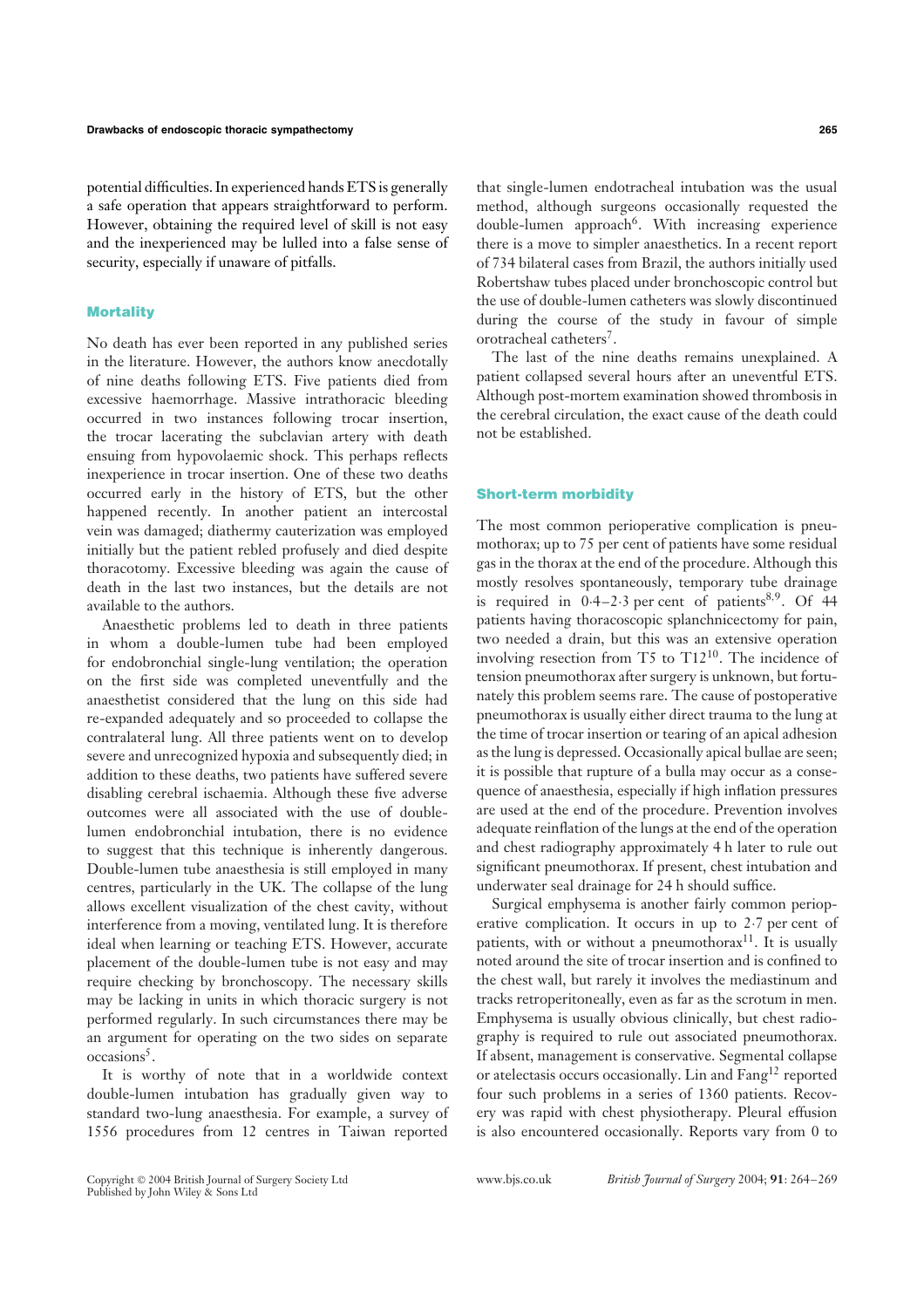1 per cent but, as patients tend to be discharged quickly, the incidence may be much higher.

Apart from the deaths mentioned above, reports of serious intraoperative bleeding are rare. Gossot *et al*. 8 described one laceration of the subclavian artery in 940 sympathectomies. It was managed by immediate thoracotomy and suture. In the same series there was a 5·3 per cent incidence of significant bleeding (blood loss of 300–600 ml) that was controlled thoracoscopically. No patient needed transfusion. In a collected series of 7017 cases from 50 Japanese institutions, Ueyama *et al*. 13 reported a 0·3 per cent incidence of intraoperative bleeding (amount not defined), with six patients (0·1 per cent) requiring thoracotomy. Bleeding usually arises from intercostal veins disrupted during dissection of the sympathetic chain, but may also occur at the site of trocar insertion. One false aneurysm of an intercostal artery has been reported – an unusual complication. The patient collapsed following aneurysm rupture 6 weeks after ETS and required emergency thoracotomy<sup>14</sup>. There is one anecdotal report of cardiac puncture requiring thoracotomy and suture. Chylothorax may arise from laceration of an accessory thoracic duct but seems to be very uncommon. Gossot *et al*. <sup>8</sup> reported two instances; one patient required postoperative tube drainage and parenteral nutrition for 6 days, and the other leak was recognized at surgery and the thoracic duct clipped. The recent Brazilian series contained one case<sup>7</sup>. Wound haematomas and infection are uncommon after ETS, and most authors do not use prophylactic antibiotics.

Severe postoperative pain is more frequent than is generally recognized. Many centres perform short-stay surgery that may lead to underestimation of how much pain results from ETS. Most patients have quite sharp pain, especially on deep inspiration, for a few hours after operation, but a significant minority have a slightly later but more constant ache in the dorsal area, which may occasionally require opiate analgesia8. Trocar site pain may be reduced by local anaesthetic infiltration before insertion, the use of smaller-diameter ports, and a singleport technique. Some authors also report neuralgia along the ulnar aspect of the arm. Fortunately, this usually disappears after about 6 weeks<sup>8</sup>, but in one series it occurred in 8 per cent of patients and required treatment with tricyclic drugs<sup>7</sup>.

Rebound sweating is a curious and unexplained temporary recurrence of sweating that was also well known to surgeons performing open 'cervical' sympathectomy<sup>15</sup>. It occurs in about 31 per cent of patients following ETS<sup>16</sup>. Patients should be warned that it may happen to avoid anxiety that the procedure has failed. Intraoperative cardiac arrest is a serious complication that is often attributed to stimulation of the stellate ganglion. However, Lin *et al*. <sup>17</sup> reported two cardiac arrests during T2–3 sympathectomies. Both patients were successfully resuscitated. One brachial plexus injury has been reported after ETS<sup>18</sup>.

#### **Long-term morbidity**

By far the commonest problem is compensatory sweating. 'Some of our patients have stated emphatically that the secretion of sweat has been considerably more profuse in areas not affected by the operation *...* the remark has been so frequently made that the possibility of compensatory hypersecretion cannot be excluded.' This quote from Ross in 1933<sup>19</sup> demonstrates that compensatory sweating has been recognized since the early days of sympathectomy. With conventional ETS its incidence is high, rates of 97 per cent<sup>20</sup> and 100 per cent<sup>8</sup> being reported. In one study of children and adolescents, compensatory sweating was noted in 86 per cent<sup>21</sup>. Its distribution varies; in a long-term follow-up from Vienna<sup>9</sup> compensatory sweating affected the foot in 32 per cent, the face in 27 per cent and the trunk in 20 per cent, but others have reported the trunk to be the commonest site<sup>20</sup>. When severe, it affects the buttocks and popliteal fossa. Sweating of such severity occurs in 1–2 per cent of patients and is the commonest reason for regretting the operation. Still, the severity and extent of compensatory sweating may change during follow-up, with one study noting spontaneous improvement in 94 per cent of patients within 9 months of ETS20. Of those with concomitant pedal hyperhidrosis, 40 per cent have a reduction in foot sweating after  $ETS<sup>22</sup>$ . A more extensive sympathectomy is commonly believed to lead to increased compensatory sweating<sup>22</sup>, although a recent study cast doubt on this<sup>23</sup>. Some authors believe compensatory sweating to be more of a problem after treatment for axillary as opposed to palmar hyperhidrosis9*,*23.

Gustatory sweating occurs on eating hot or spicy food. Its incidence varies from 1 per cent<sup>20</sup> to 51 per cent<sup>9</sup>, but it is generally underreported as both clinicians and patients do not view it as unduly troublesome. The exact mechanism is not clear.

In the early days of open operations, Horner's syndrome was the hallmark of successful extirpation of the sympathetic chain, but this is now regarded as a serious complication. Comparison of its incidence in different series is made difficult by the different definitions of the syndrome used by authors. Mild Horner's syndrome may be marked by a miosis detectable only on close examination, but when severe ptosis is obvious. Temporary ptosis is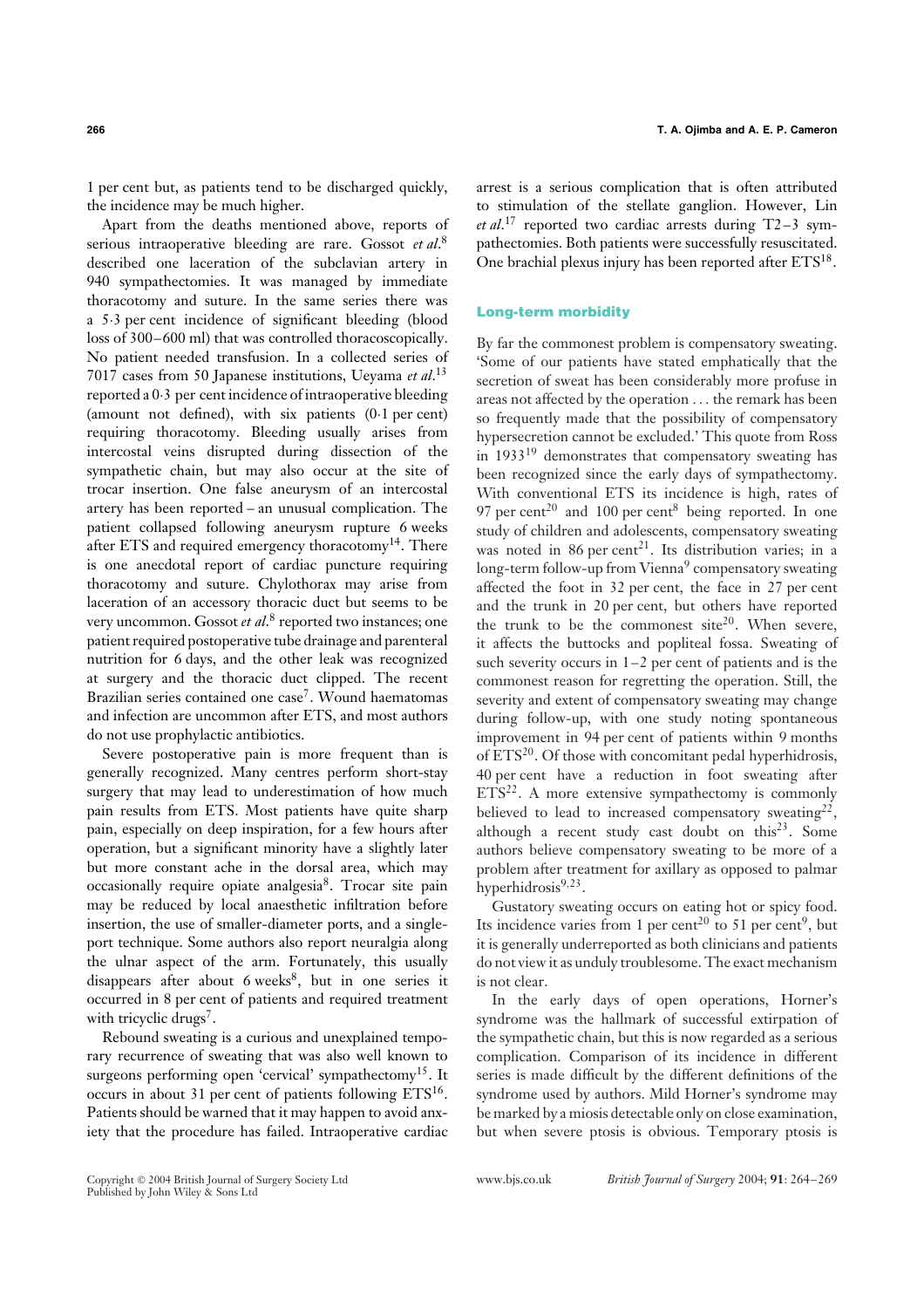relatively common, perhaps as frequent as 1 per cent, but resolves over weeks or months. In the Japanese series the incidence of permanent Horner's syndrome was  $0.3$  per cent<sup>13</sup>. In an early series from Vienna the incidence was  $3.5$  per cent; this was attributed to thermal injury of the stellate ganglion because of the high level at which the chain was divided<sup>24</sup>.

Rhinitis has been described by some authors as a consequence of ETS, with an incidence of up to 10 per cent9, but ETS has also been recommended as a treatment for chronic rhinitis<sup>25</sup>. These contradictory positions cannot be reconciled at present. Phantom sweating, a feeling of sweating (or blushing) without actual sweating, has also been reported as a sequela of ETS. It was first noted in patients undergoing open sympathectomy<sup>26</sup>.

A number of cardiorespiratory effects have been associated with ETS. Occasionally patients complain of shortness of breath and of lethargy following sympathectomy. These features may be difficult to quantify but, in a small study of 18 patients, bilateral T2–4 ETS led to a reduction in resting and maximal heart rate but without effect on maximal workload<sup>27</sup>. The effect of surgery on bronchial reactivity is uncertain. Persistent bradycardia has been described after bilateral T2 sympathectomies. Permanent pacing was required in one patient 2 years after the procedure to treat persistent symptomatic bradycardia28. Other rare complications include abnormal suntanning and extensor policis longus paralysis $2^9$ .

#### **Medicolegal aspects**

It is not surprising that significant medicolegal activity surrounds ETS. In the UK most operations are carried out by vascular surgeons. The Vascular Surgical Society of Great Britain and Ireland (VSSGBI) has audited medicolegal claims made during the period 1990–1999<sup>30</sup>. Of 424 claims identified, 12 followed ETS (W. B. Campbell, personal communication). There were three claims for postoperative pneumothorax (one of these also involved phrenic nerve damage). Three patients had not been warned of compensatory hyperhidrosis. A further three claims related to neuralgic complications (brachial plexus injury, intercostal neuralgia and paraesthesia). The final three involved Horner's syndrome, scarring and restricted movement, and (somewhat surprisingly) a fractured shoulder.

One of the authors (A.E.P.C.) has previously reported four instances of injury on which he has given an expert opinion for legal purposes $31$ . Two arose from doublelumen anaesthesia (one death and one brain injury), one was a successfully treated subclavian artery laceration, and one involved severe compensatory hyperhidrosis. Interestingly, only one of these appeared in the VSSGBI audit, suggesting that the medicolegal issue may be even greater than is currently appreciated.

#### **Comment**

This review reveals a striking similarity between reported series, the outcomes from small individual studies<sup>20</sup> being broadly similar to those of large reports8*,*12*,*<sup>32</sup> or national surveys<sup>13</sup>. Compensatory sweating is the major drawback of ETS. Treatment of this sweating by drugs such as glycopyrrolate or by injection of botulinum toxin is unsatisfactory, and reconstruction using nerve grafts is a major undertaking<sup>33</sup>. Clearly, it would be better to avoid compensatory sweating in the first place; current work is focusing on different methods of performing ETS, by clipping rather than cutting<sup>34</sup>, for example, or by concentrating the surgical attack at different levels of the chain for different conditions<sup>35</sup>. Such work is hampered by a lack of a standard definition of compensatory sweating and an accurate objective method for its measurement. It is unlikely that any randomized clinical trial will emerge; the best one can hope for is accurate standardized recording of the outcome of ETS in future published work.

A similar problem surrounds the other long-term consequences of the operation. For example, the term Horner's syndrome is used as a shorthand for various degrees of ocular complication, ranging from imperceptible miosis to unsightly ptosis. Again, new methods of performing ETS, such as with the harmonic scalpel<sup>36</sup>, have not yet been shown to affect the incidence. Current knowledge suggests that Horner's syndrome is due to misidentification of the T2 ganglion, to excessive traction on the chain, or to excessive use of diathermy<sup>8</sup>. These technical problems should be reducible by careful surgery.

The traditionally closed world of medicine has been revolutionized by the internet. This has the advantage of allowing a patient to obtain information about his or her condition and to seek treatment directly from a provider. The disadvantage is that the internet is unregulated and doubt must exist about the quality of information given on websites promoting ETS. A quick perusal of bulletin boards shows that there are patients who are very unhappy following ETS and who seek to have the operation banned. In addition to the consequences of ETS discussed above, patients report lethargy, depression, temperature intolerance, weakness, continuing pain, limb swelling, lack of libido, decreased physical and mental reactivity, oversensitivity to sound, light and stress, poor circulation, cold hands and feet, and weight gain. The fact that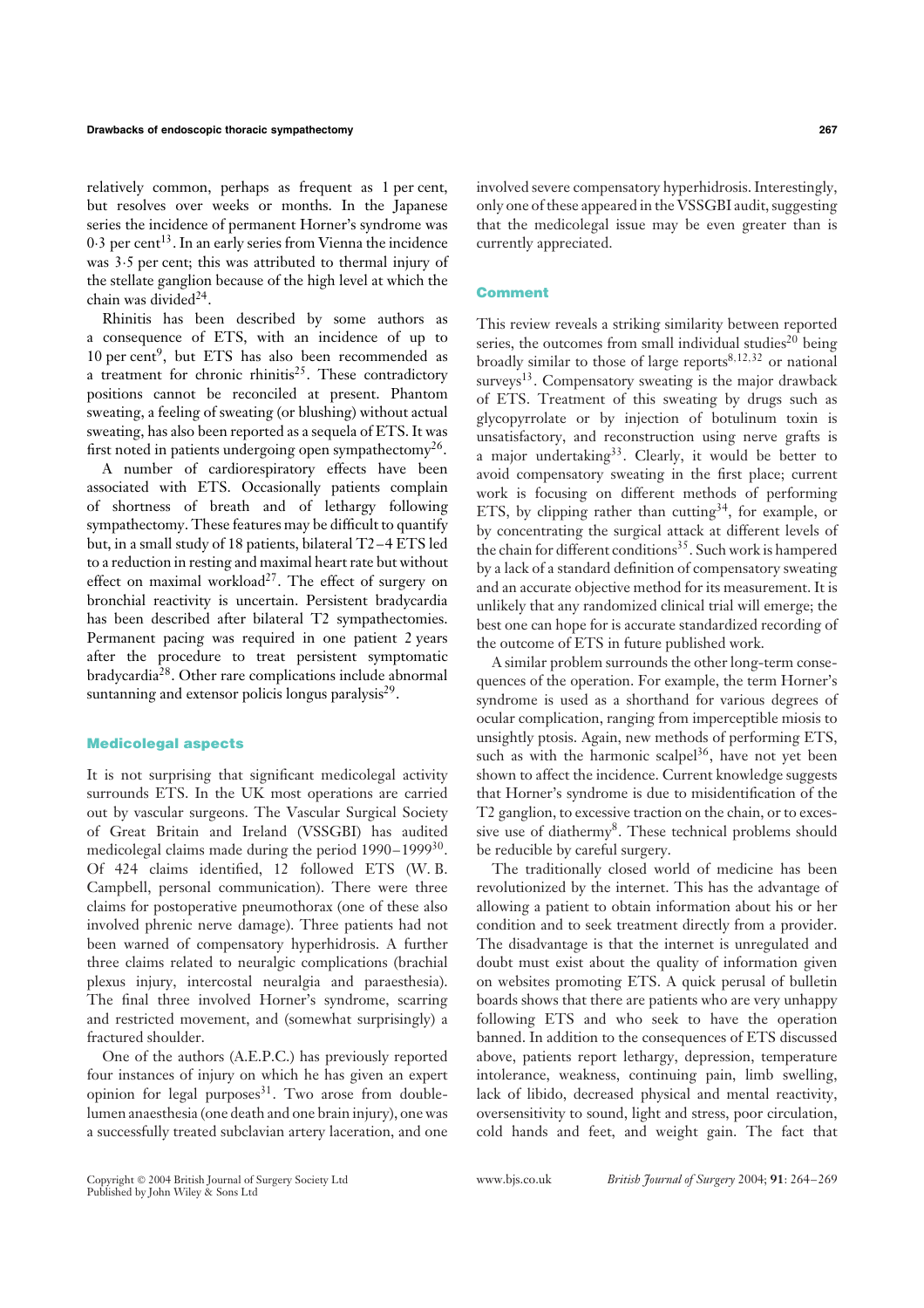these symptoms cannot be accounted for mechanistically does not make them any less real to the sufferer. As a counterpoint it is well to remember that most patients are pleased with the outcome of ETS.

Finally, it is reassuring to note that not a single death has been reported in any published series. This suggests that in experienced centres ETS is, indeed, a safe procedure. However, a note of caution is necessary. It is truly difficult to estimate the mortality rate associated with ETS, first because the total number of operations performed is not known and, second, because there is no mechanism whereby deaths must be reported. The deaths discussed above were recognized through informal means and there are certain to be others. It is to be hoped that the new International Society of Sympathetic Surgery will encourage full reporting of mortality and morbidity.

#### **References**

- 1 Hughes J. Endothoracic sympathectomy. *Proc R Soc Med* 1942; **35**: 585–586.
- 2 Goetz RH, Marr JAS. The importance of the second thoracic ganglion for the sympathetic supply of the upper extremities. *Clin Proc* 1944; **3**: 102–114.
- 3 Kux E. *Thorakokoskopische Eingriffe am Nervensystem*. Georg Thieme: Stuttgart, 1954.
- 4 Whatling PJ, Collin J. Botulinum toxin injection is an effective treatment for axillary hyperhidrosis. *Br J Surg* 2001; **88**: 814–815.
- 5 Collin J, Whatling PJ. Treating hyperhidrosis. Surgery and botulinum toxin are treatments of choice in severe cases. *BMJ* 2000; **320**: 1221–1222.
- 6 Lee L-S, Lin C-C, Chung H-C, Au C-F, Fang H-T. A survey on anaesthesia for thoracoscopic sympathetic surgery in treatment of hyperhidrosis palmaris in Taiwan. *Ann Chir Gynaecol* 2001; **90**: 209–211.
- 7 Leao LEV, de Olivera R, Szulc R, Mari J deJ, Crotti PLR, Goncalves JJS. Role of video-assisted sympathectomy in the treatment of primary hyperhidrosis. *Sao Paulo Med J* 2003; **121**: 191–197.
- 8 Gossot D, Kabiri H, Caliandro R, Debrosse D, Girard P, Grunenwald D. Early complications of thoracic endoscopic sympathectomy: a prospective study of 940 procedures. *Ann Thoracic Surg* 2001; **71**: 1116–1119.
- 9 Herbst F, Plas EG, Fugger R, Fritsch A. Endoscopic thoracic sympathectomy for primary hyperhidrosis of the upper limbs. A critical analysis and long-term results of 480 operations. *Ann Surg* 1994; **220**: 86–90.
- 10 Buscher HCJL, Jansen JBMJ, van Dongen R, Bleichrodt RP, van Goor H. Long-term results of bilateral thorascopic splanchnicectomy in patients with chronic pancreatitis. *Br J Surg* 2002; **89**: 158–162.
- 11 Shachor D, Jedeikin R, Olsfanger D, Bendahan J, Sivak G, Freund U. Endoscopic transthoracic sympathectomy in the

treatment of primary hyperhidrosis. A review of 290 sympathectomies. *Arch Surg* 1994; **129**: 241–244.

- 12 Lin TS, Fang HY. Transthoracic endoscopic sympathectomy in the treatment of palmar hyperhidrosis – with emphasis on perioperative management (1360 case analyses). *Surg Neurol* 1999; **52**: 453–457.
- 13 Ueyama T, Matsumoto Y, Abe T, Yuge O, Iwai T. Endoscopic thoracic sympathicotomy in Japan. *Ann Chir Gynaecol* 2001; **90**: 200–202.
- 14 Atherton WG, Morgan WE. False aneurysm of an intercostal artery after thoracoscopic sympathectomy. *Ann R Coll Surg Engl* 1997; **79**: 229–230.
- 15 Greenhalgh RM, Rosengarten DS, Martin P. Role of sympathectomy for hyperhidrosis. *BMJ* 1971; **i**: 332–334.
- 16 Asking B, Svartholm E. Degeneration activity; a transient effect following sympathectomy for hyperhidrosis. *Eur J Surg Suppl* 1994; **572**: 41–42.
- 17 Lin C-C, Mo L-R, Hwang M-H. Intraoperative cardiac arrest: a rare complication of T2,3-sympathicotomy for treatment of hyperhidrosis palmaris. Two case reports. *Eur J Surg Suppl* 1994; **572**: 43–45.
- 18 Lange JF. Inferior brachial plexus injury during thorascopic sympathectomy. *Surg Endosc* 1995; **9**: 830.
- 19 Ross JP. Sympathectomy as an experiment in human physiology. *Br J Surg* 1933; **21**: 5–19.
- 20 Chiou TS-M, Chen S-C. Intermediate-term results of endoscopic transaxillary T2 sympathectomy for primary palmar hyperhidrosis. *Br J Surg* 1999; **86**: 45–47.
- 21 Lin TS. Transthoracic endoscopic sympathectomy for palmar and axillary hyperhidrosis in children and adolescents. *Pediatr Surg Int* 1999; **15**: 475–478.
- 22 Andrews BT, Rennie JA. Predicting changes in the distribution of sweating following thoracoscopic sympathectomy. *Br J Surg* 1997; **84**: 1702–1704.
- 23 Leseche G, Castier Y, Thabut G, Petit MG, Combes M, Cercaeu O *et al*. Endoscopic transthoracic sympathectomy for upper limb hyperhidrosis: limited sympathectomy does not reduce postoperative compensatory sweating. *J Vasc Surg* 2003; **37**: 124–128.
- 24 Zacherl J, Huber ER, Imhof M, Plas EG, Herbst F, Fugger R. Long-term results of 630 thorascopic sympathicotomies for primary hyperhidrosis: the Vienna experience. *Eur J Surg Suppl* 1998; **580**: 43–46.
- 25 Duarte JBV, Kux P. Efficacy of endoscopic thoracic sympathectomy along with severing the Kuntz nerve in the treatment of chronic non-infectious rhinitis. *Ann Chir Gynaecol* 2001; **90**: 189–192.
- 26 Adar R, Kurchin A, Zweig A, Mozes M. Palmar hyperhidrosis and its surgical treatment: a report of 100 cases. *Ann Surg* 1977; **186**: 34–41.
- 27 Drott C, Claes G, Gothberg G, Paszowski P. Cardiac effects of endoscopic electrocautery of the upper thoracic sympathetic chain. *Eur J Surg Suppl* 1994; **572**: 65–70.
- 28 Lai CL, Chen WC, Liu YB, Lee YT. Bradycardia and permanent pacing after bilateral thoracoscopic T2